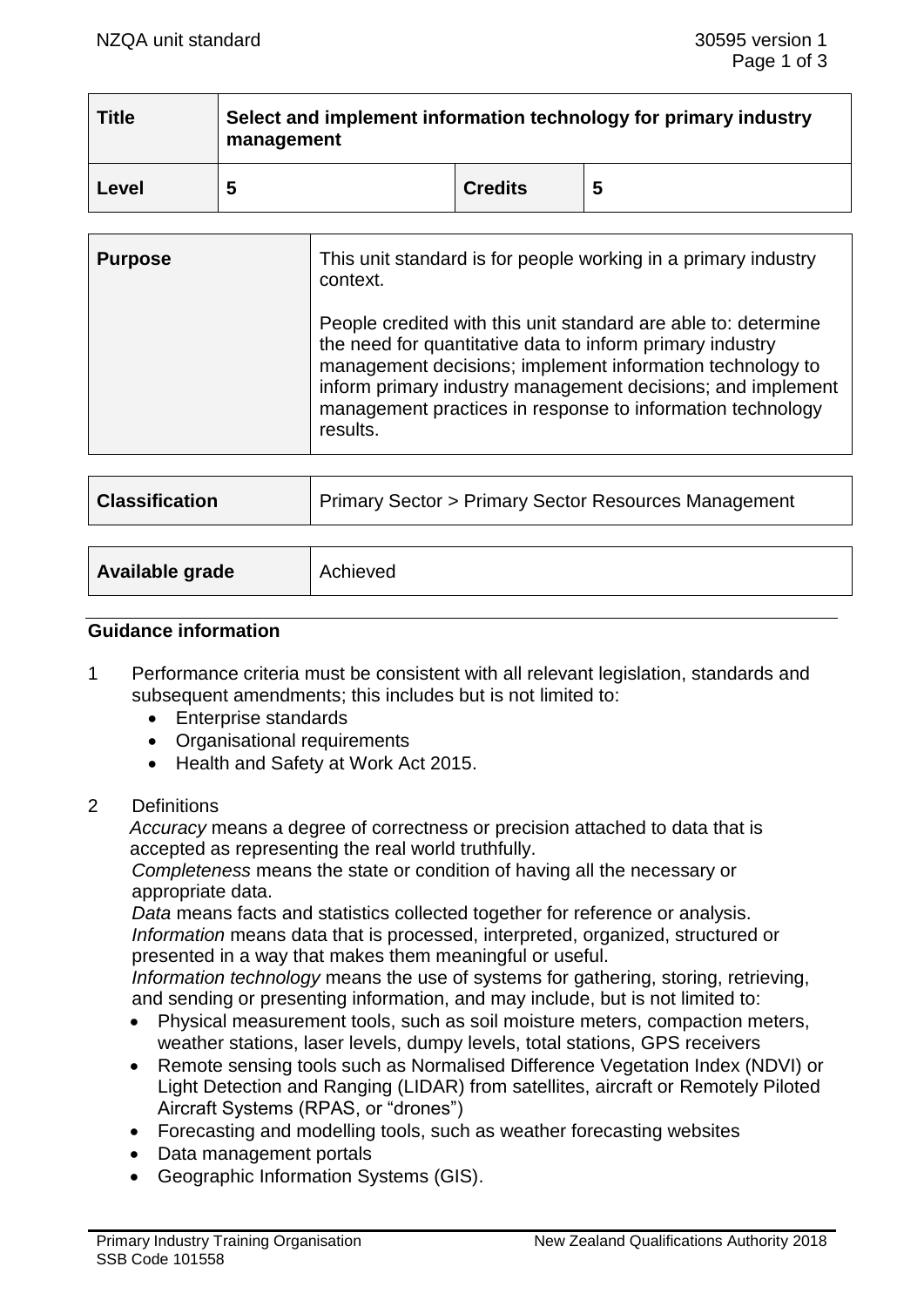*Enterprise standards* – the standards and procedures set by the client or employing organisation for evaluating the effectiveness of management decisions.

*Enterprise* refers to a specific entity which may be – in private, public, or community and volunteer sectors; a business, a separate unit within a larger entity, or a specialpurpose body. It may form part of an organisation's activities or it may constitute a complete organisation.

*Organisational requirements* may include but are not limited to:

- organisation purpose and/or direction
- organisation policies and processes
- compliance: legislative/legal, health and safety
- risk management
- sustainability.

### 3 Assessment

Assessment for this unit standard is based on evidence from authentic experience in an organisational context, with all the expectations and possible consequences of that context.

# **Outcomes and performance criteria**

### **Outcome 1**

Determine the need for quantitative data to inform primary industry management decisions.

#### **Performance criteria**

- 1.1 Define the scope of the decision in terms of the area of interest, the management practice to be applied, and the effect this management practice may have on other management practices.
- 1.2 Identify the data required to inform the decision and the degree of completeness and accuracy required.
- 1.3 Identify the information technology needed to gather, store, retrieve, send or present the data.
- 1.4 Where the information technology needed to gather, store, retrieve, send or present relevant data are unavailable, identify alternatives, or record limitations of the approach.

## **Outcome 2**

Implement information technology to inform primary industry management decisions in accordance with manufacturer's guidelines.